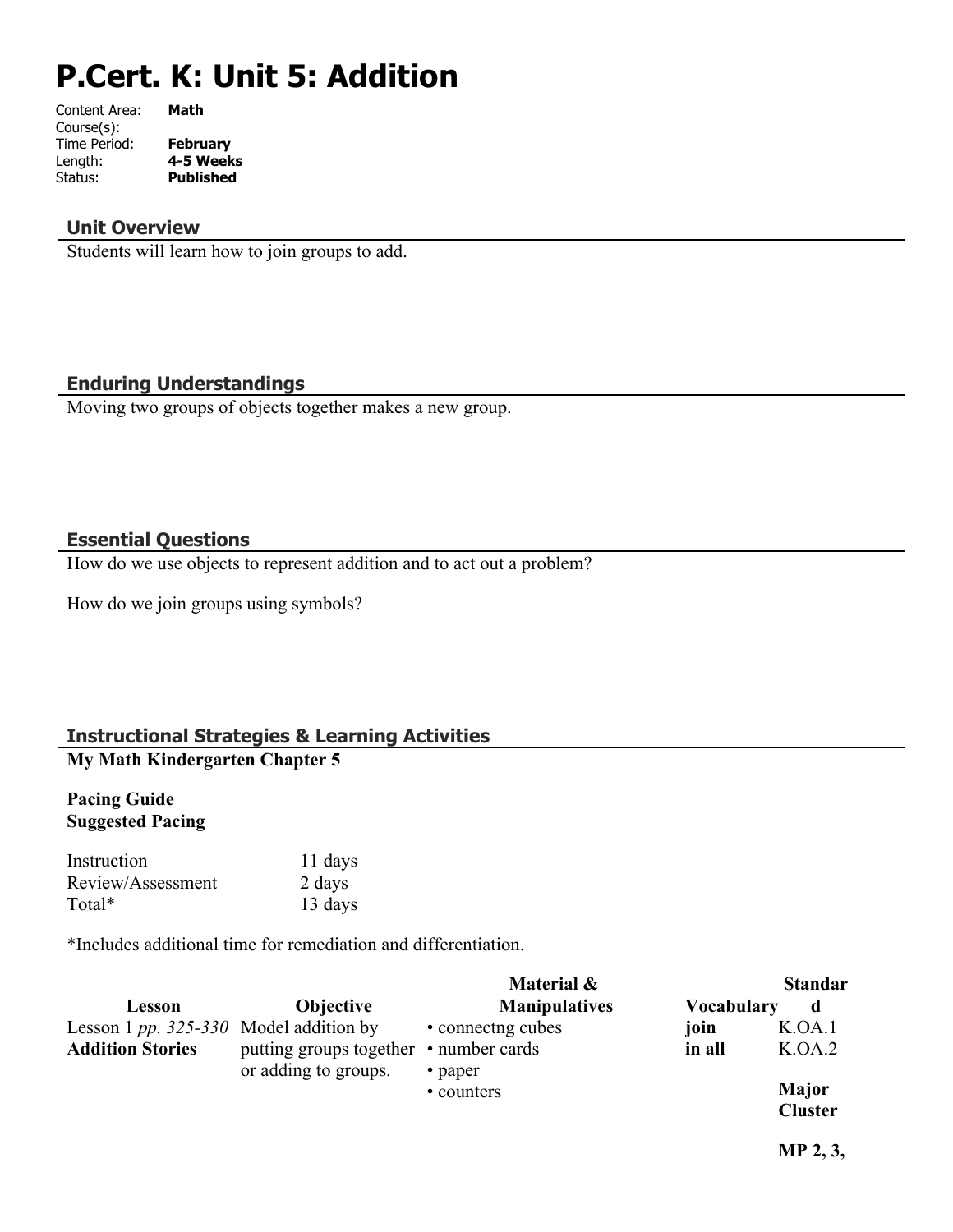| <b>Use Objects to Add</b>                                                      | Lesson 2 pp. 331-336 Use concrete objects to<br>represent and solve<br>addition problems. | • number cards<br>• counters<br>• library books<br>• plastic sandwich bags<br>• connecting cubes<br>• paper | add                         | 4, 5<br>K.OA.1<br>K.OA.2<br><b>Major</b><br><b>Cluster</b>           |
|--------------------------------------------------------------------------------|-------------------------------------------------------------------------------------------|-------------------------------------------------------------------------------------------------------------|-----------------------------|----------------------------------------------------------------------|
| <b>Check My Progress</b>                                                       |                                                                                           |                                                                                                             |                             | MP <sub>1</sub> , 2,<br>6, 7, 8                                      |
| Lesson 3 pp. 339-344<br>Use the $+$ Symbol                                     | Use the plus symbol $(+)$ • number cards to 10<br>to show addition.                       | • two-color counters<br>· small classroom items                                                             | plus sign<br>$(+)$          | K.OA.1<br>K.OA.2<br>K.OA.5                                           |
|                                                                                |                                                                                           |                                                                                                             |                             | Major<br><b>Cluster</b>                                              |
| Lesson 4 pp. $345 - 350$<br>Use the $=$ Symbol                                 | Use the equals $(=)$<br>symbol in addition<br>sentences.                                  | • connecting cubes<br>• counters<br>• color tiles                                                           | equals sign K.OA.1<br>$(=)$ | MP <sub>1</sub> , 2,<br>3, 4, 5, 7<br>K.OA.2<br>K.OA.5               |
|                                                                                |                                                                                           |                                                                                                             |                             | <b>Major</b><br><b>Cluster</b>                                       |
| <b>How Many in All?</b>                                                        | Lesson 5 pp. 351-356 Use concrete objects to<br>show how many in all.                     | • dot cards and symbol cards<br>• write-on/wipe-off boards<br>• tape<br>• connecting cubes<br>• counters    |                             | MP 1, 3,<br>4, 5, 6, 7<br>K.OA.1<br>K.OA.2<br>K.OA.5<br><b>Major</b> |
|                                                                                |                                                                                           | · dry erase markers                                                                                         |                             | <b>Cluster</b><br>MP 1, 2,                                           |
| Lesson 6 pp. $357 - 362$<br><b>Problem Solving</b><br><b>Strategy: Write a</b> | Write a number sentence• connecting cubes<br>to solve problems.                           |                                                                                                             |                             | 3, 5, 6, 7<br>K.OA.1<br>K.OA.2<br>K.OA.5                             |
| <b>Number Sentence</b>                                                         |                                                                                           |                                                                                                             |                             | <b>Major</b><br><b>Cluster</b>                                       |
| <b>Add to Make 10</b>                                                          | Lesson 7 pp. 363-368 Solve addition problems $\cdot$ napkins<br>with numbers one to       | • pretzel sticks and fruit snacks                                                                           |                             | MP 1, 3,<br>6, 7, 8<br>K.OA.4                                        |
|                                                                                | nine that when added<br>together make 10.                                                 | · number card 10<br>• counters                                                                              |                             | Major<br><b>Cluster</b>                                              |
|                                                                                |                                                                                           |                                                                                                             |                             | MP <sub>1</sub> , 2,<br>5, 6, 8                                      |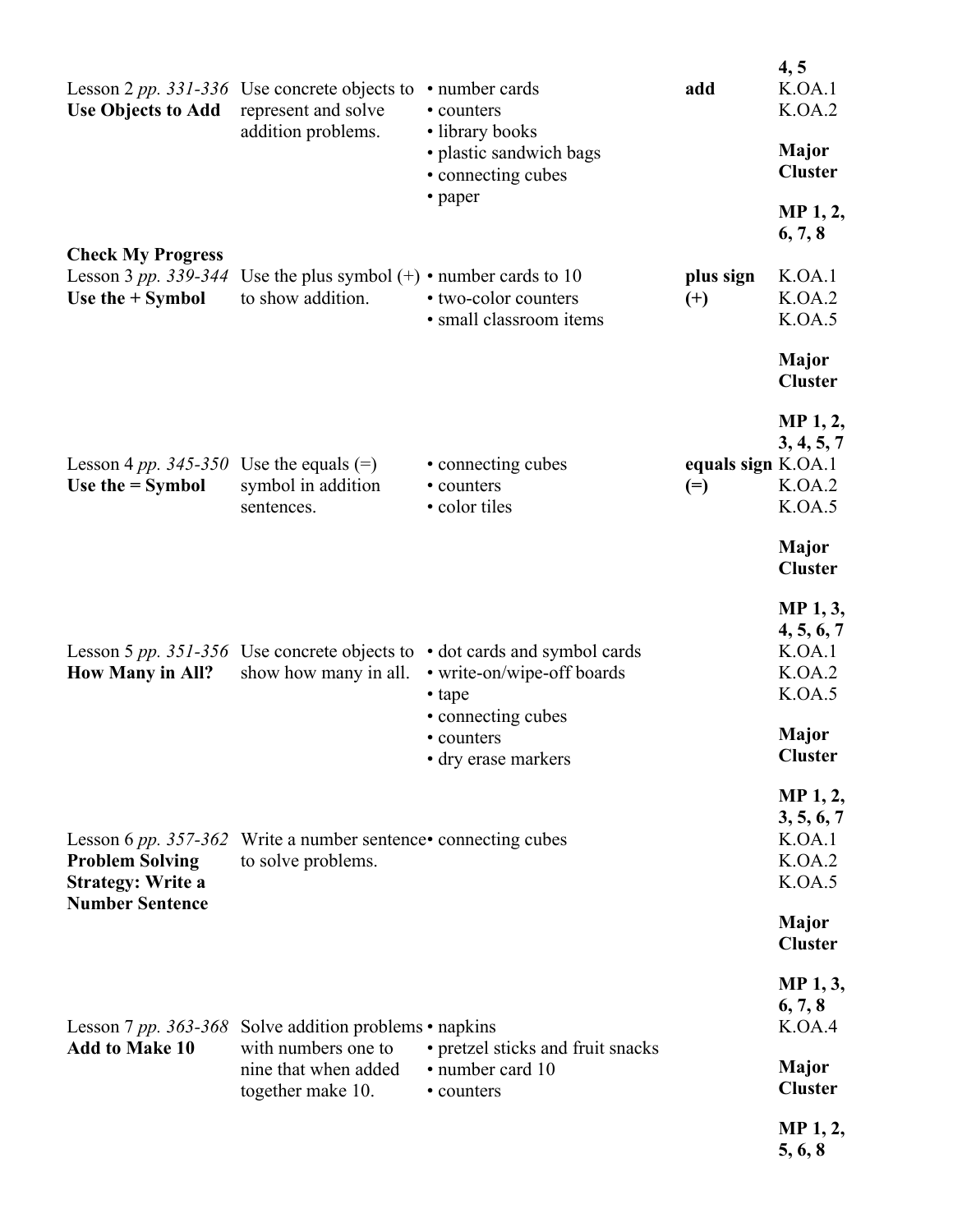# **Integration of Career Readiness, Life Literacies and Key Skills**

| <b>TECH.9.4.2.CT</b> | Critical Thinking and Problem-solving                                                                              |
|----------------------|--------------------------------------------------------------------------------------------------------------------|
| TECH.9.4.2.DC.3      | Explain how to be safe online and follow safe practices when using the internet (e.g.,<br>8.1.2.NI.3, 8.1.2.NI.4). |
| WRK.9.2.2.CAP.1      | Make a list of different types of jobs and describe the skills associated with each job.                           |
| TECH.9.4.2.CT.3      | Use a variety of types of thinking to solve problems (e.g., inductive, deductive).                                 |
| <b>WRK.9.2.2.CAP</b> | Career Awareness and Planning                                                                                      |

# **Technology and Design Integration**

Utilize programs on the IPad.

Use of Shutterfly Share Site.

Smartboard lessons and technology

## **Interdisciplinary Connections**

| LA.RF.K.2 | Demonstrate understanding of spoken words, syllables, and sounds (phonemes).                   |
|-----------|------------------------------------------------------------------------------------------------|
| LA.RI.K.1 | With prompting and support, ask and answer questions about key details in a text.              |
| LA.RF.K.3 | Know and apply grade-level phonics and word analysis skills in decoding and encoding<br>words. |
| LA.RI.K.4 | With prompting and support, ask and answer questions about unknown words in a text.            |

#### **Differentiation**

Each chapter in My Math teacher manual contains differentiated instruction for Approaching level, On Level and Above level students.

# **Modifications & Accommodations**

I&RS and 504 accommodations will be utilized in addition to the differentiated instruction in the Unit.